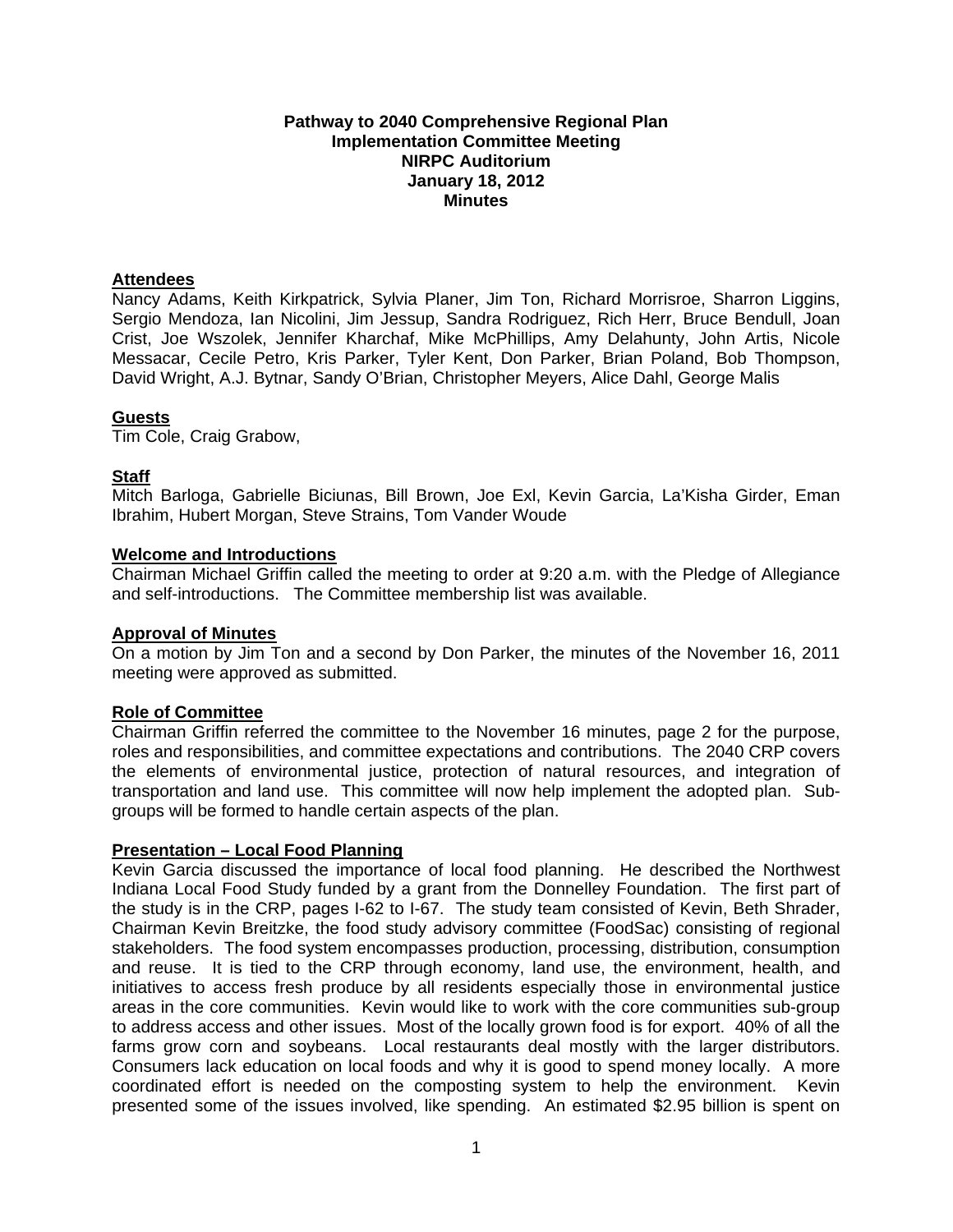2040 CRP Implementation Committee Meeting January 18, 2012 Minutes

food grown outside the region for food vs. \$88 million spent on food grown within the region. Kevin also discussed achieving better health for the region's residents to counter the 30+% obesity rates. While the number of farms in the region has declined over the last century, farms have increased in size, become more industrialized and are using more chemicals. Agriculture is the greatest non-point source polluter in the country through run-off from herbicides and pesticides which gets in our water system.

The second version of the food study being drafted by Kevin and Beth Shrader will be available shortly. Goals and objectives have been developed and indicator selection is currently being developed with ensuing recommendations. Comment period followed. The availability of and access to local foods helps lower the carbon footprint and aids in local economy. In addition, as an implementation strategy, local governments can encourage local grocers and restaurants to indicate if they serve locally grown food, or at practice due diligence by least visiting the local growers. Encouraging businesses to provide local produce is another solution. We can also strengthen and support local farmers' markets as well as create co-ops. Marketing the importance of consuming locally grown food is another strategy.

### **Implementation Matrix**

Eman presented the implementation matrix to the committee which will monitor progress, develop strategies and action steps for goals and objectives, prioritize recommendations, develop a timeframe of short, medium and long term to prioritize actions, identify funding sources, identify NIRPC's role as well as that of federal/state, and local entities and showcase achievements through best practices, successes and resources. All NIRPC staff contributing to the plan has been working on formulizing the matrix, adding goals and objectives for every chapter of the CRP plan as well as the action items. Land use and transportation linked projects are eligible for federal transportation funding. The Regional Development Authority has supported many projects in the urban core and will support livable centers. For the next twoyear Unified Planning Work Program (UPWP), we are proposing two new programs: to create the Livable Centers in the region to link the livable centers project to a funding program, which is the second program. This funding would cover livable centers, mixed use, transit-oriented development types of projects. Staff will be working with the various committees at NIRPC to help fill in the blanks. In about a month, this committee will have the draft matrix to review for about two weeks to provide feedback. The matrix, categorized by short, medium or long term, should be completed by the next meeting and ready for adoption and project prioritization.

# **Urban Core Subcommittee**

This committee will include Gary, Hammond, East Chicago and Michigan City representatives at a minimum. It will focus on advancing CRP recommendations intended to revitalize the region's historic central cities, provide technical support and assist in securing resources from federal and other external sources. John Artis of East Chicago, Beth Jacobsen of Hammond, a representative to be named from the City of Gary, a representative from Michigan City and the Regional Development Authority, Sergio Mendoza, and Joan Crist. Contact Eman or Gabrielle if you are interested in serving on this committee. Hubert Morgan expressed that these meetings should be held in the core communities themselves. The APA conference will be held in Chicago next year. We want to show, through mobile workshops, how we are advancing the CRP as relates to the core communities. On a motion by Richard Morrisroe and a second by James Ton the Urban Core Subcommittee was affirmed pending the naming of the to be determined representatives.

# **Current Initiatives**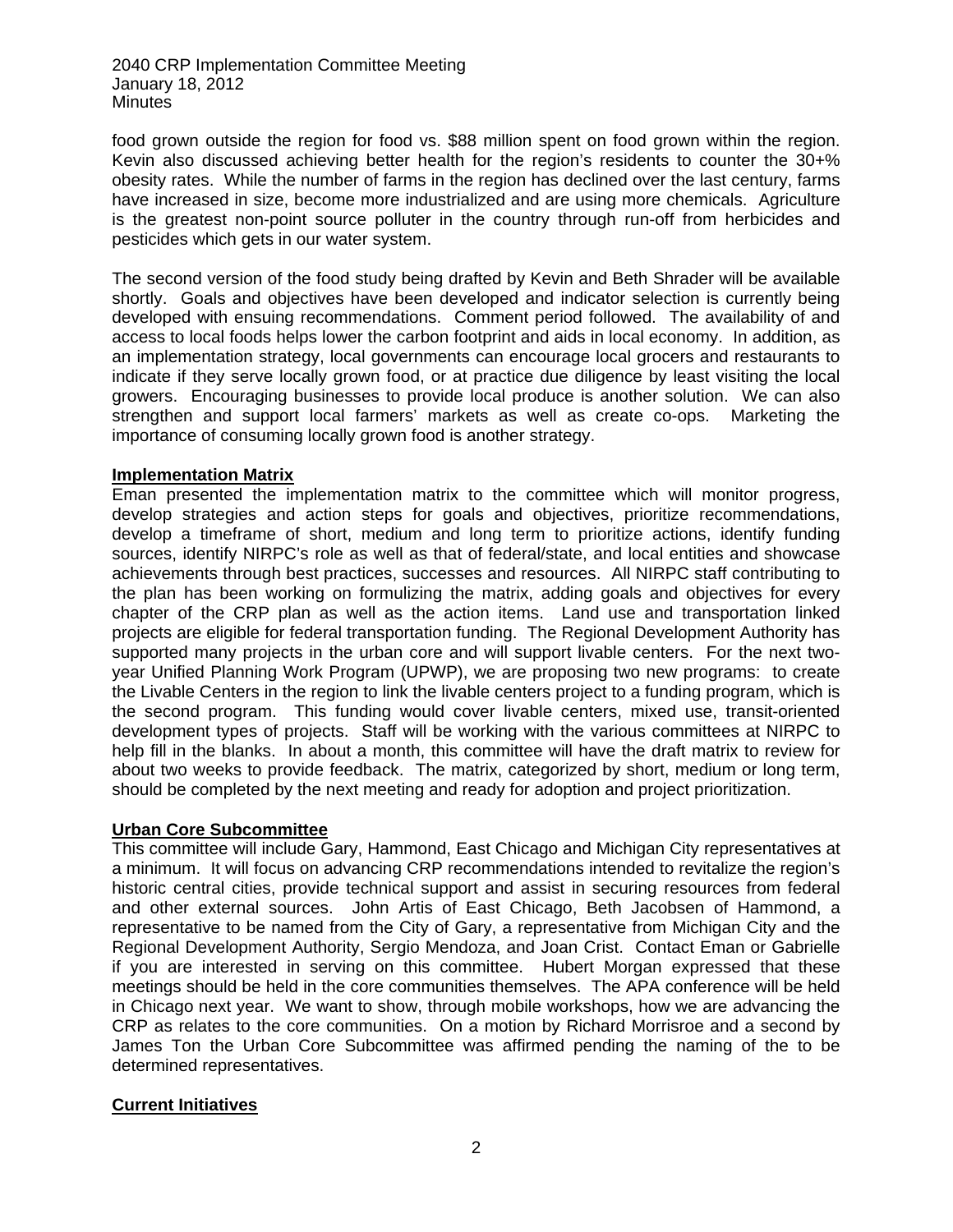2040 CRP Implementation Committee Meeting January 18, 2012 Minutes

CRP Launch Event: Hubert Morgan reported on the 2040 launch. A date has not yet been set, however, the launch will be held in one of the urban core communities. One location is the Marquette Park Pavilion, however, it is under renovation but we would hope to have the launch in May. We'll be meeting with the RDA to see if we can set a date for the launch. As part of our efforts to reach out to the community, we're now using Facebook both for NIRPC and for our public involvement page "INvolve Northwest Indiana" and you can see all the efforts of our community, such as Sandy Rodriguez's Stewart House work in urban agriculture. We have over 700,000 people in northwest Indiana and our goal is to reach as many as we can. We had a regional bus tour; we visited a year-round urban market in Detroit. An upcoming rural summit will be held in LaPorte. When we launch the 2040 plan, we want people to know they can interact with us and stay involved in our work through the next 30 years. Mitch Barloga administers the NIRPC Facebook page as well as the Northwest Indiana Greenways & Blueways page. We will continue to use the NIRPC website, snail mail, email and the media for public outreach as well. We have passed out a couple hundred copies of the reports out already. We have a couple of thousand summary plans, about 400 abridged and about 100 full copies of the CRP Plan. Copies are available at all meetings and they will be going out to all the region libraries in the next month. The public is being provided with the summary and/or a CD. A suggestion to provide a one-page synopsis of the plan and where it is available was made. Another suggestion was for a two-minute video to be posted on YouTube, Facebook and NIRPC's web page.

Transportation Project Selection Criteria: Bill Brown reported that implementation of the plan actually began last year. The Project Selection Scorecard was available in the packet. Bill described the criteria for selecting transportation capacity expansion projects. A project had to be consistent with the Complete Streets policy (non-motorized, transit, pedestrians) and be a product of the congestion management process which is looking at alternatives beyond expanded capacity. Projects passing the two criteria then had to go through the scoring system. Bill described the categories of mobility, transportation and land use, safety, environmental, quality of life and growth and revitalization. Mapping of the projects helped identify their location as to livable centers as defined in the CRP and multipliers were used to encourage project development in preferred growth areas of urban core communities and livable centers. Eman Ibrahim added that this was the first implementation piece of the plan and focused on the goals and objectives of the CRP. The matrix would be the second implementation piece.

### **Schedule of Meetings – 2012**

This committee will meet quarterly as follows:

- January 18
- April 18
- $\bullet$  July 18
- October 17

More of the work will be done within the policy committees. It is possible that once funding begins and more implementation takes place, meetings may be scheduled every other month.

### **Other Business**

Michael Griffin announced that the Town of Highland has selected a new commissioner to the NIRPC board and thus he will no longer be the chair of this committee. However, he would like to continue on as a member of the committee.